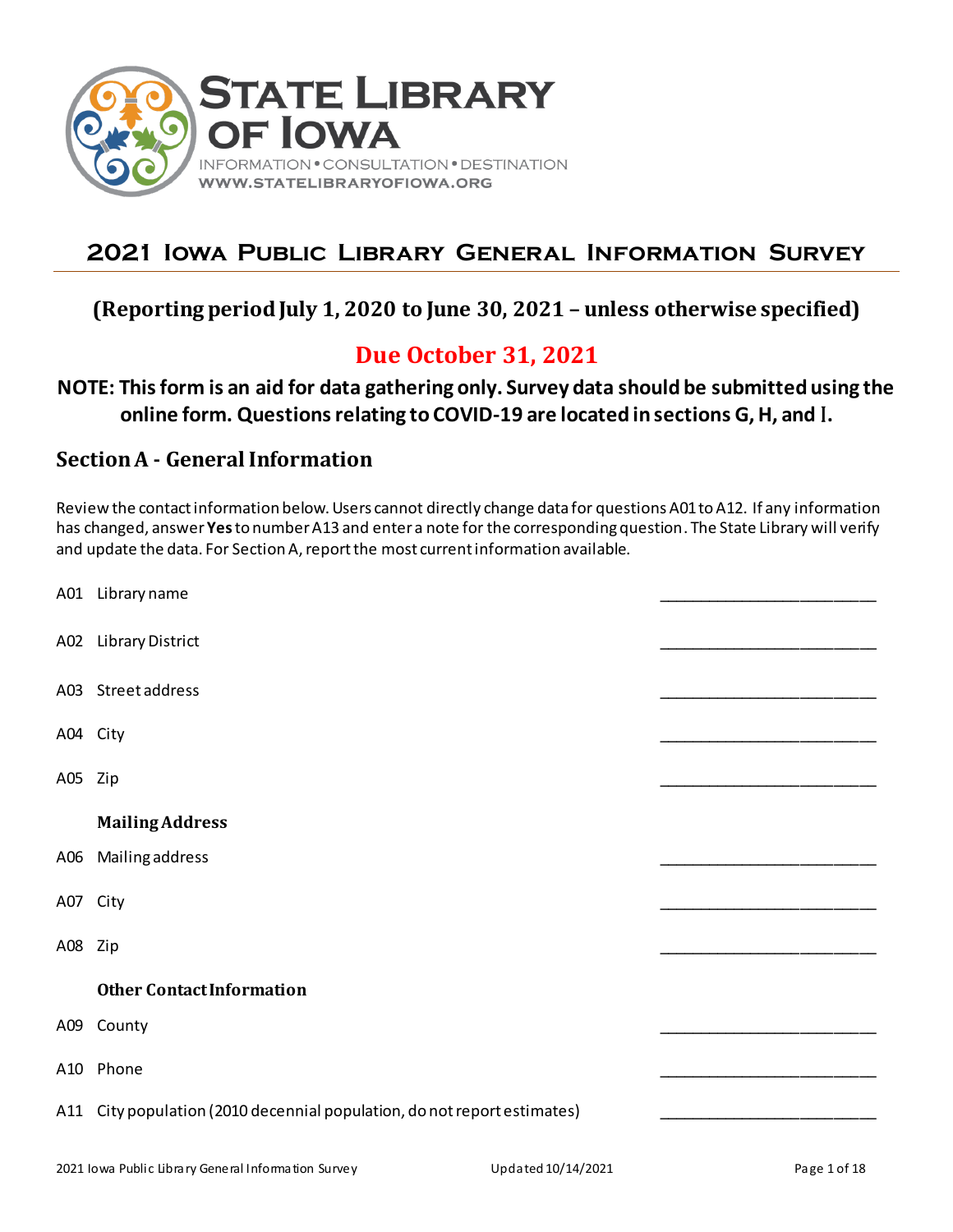### A12 Library Size Code

A13 Has any information in questions A1 to A12 changed in the past year?

- □ YES Check YES and enter the correction in a note. Staff from The State Library will verify and update the information.
- $\Box$  NO Check NO and continue with question A14.

### A14 Library director/administrator name

## **Section B – Paid Staff and Salary Information**

Include unfilled positions if a search is currently underway. Include all paid staff on the library's payroll. Do not report workers paid by other agencies such as Green Thumb employees or work study students.Do not report workers hired through a cleaning or landscape business. Report all positions as of June 30, 2021.

|                 | B01 Total number of paid librarians                                                                                                                 |  |
|-----------------|-----------------------------------------------------------------------------------------------------------------------------------------------------|--|
|                 | B02 Total number of all paid librarian hours worked per week                                                                                        |  |
|                 | <b>B03</b> Paid librarians FTE                                                                                                                      |  |
| <b>B04</b>      | Total number of all other paid staff                                                                                                                |  |
| <b>BO5</b>      | Total number of all other paid staff hours worked per week                                                                                          |  |
|                 | <b>B06</b> All other paid staff FTE                                                                                                                 |  |
|                 | B07 Total number of paid staff                                                                                                                      |  |
| <b>B08</b>      | <b>Total paid staff FTE</b>                                                                                                                         |  |
|                 | <b>Levels of Education</b>                                                                                                                          |  |
| <b>B09</b>      | How many of the paid librarians from line B01 have an ALA accredited masters<br>of library science degree?                                          |  |
| <b>B10</b>      | Total number of hours worked per week by librarians from line B09 with an ALA _____________________<br>accredited masters of library science degree |  |
| <b>B11</b>      | Total FTE librarians with ALA accredited masters of library science degree                                                                          |  |
| B <sub>12</sub> | Starting date of current director in director's position.                                                                                           |  |
|                 |                                                                                                                                                     |  |

### *Salary Information*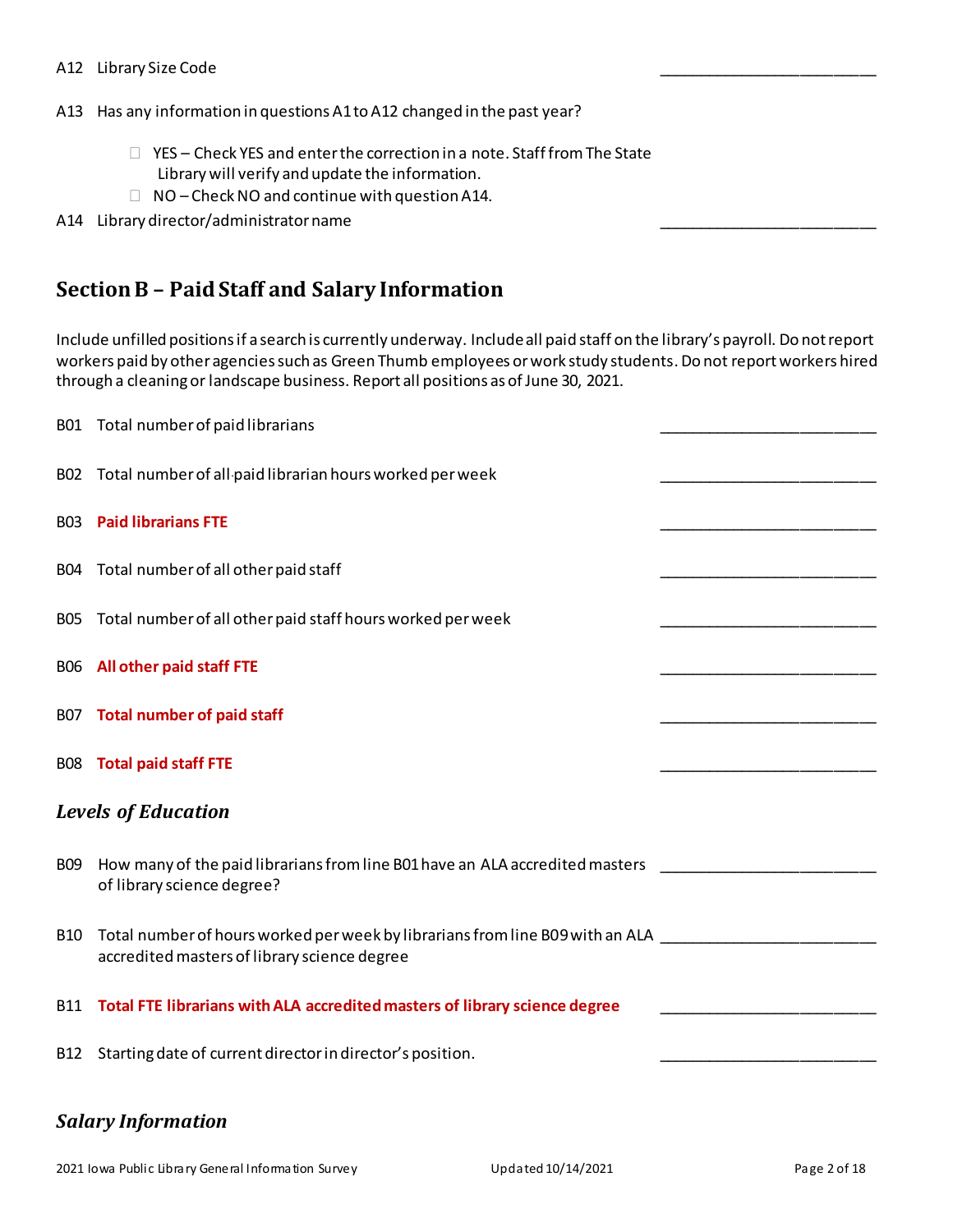Report the hourly salary for the positions listed below if employed by your library. Do not report one staff member more than once even if they perform multiple jobs. Refer to the instructions for more detailed information on each position. Do not report assistant director or department heads unless that role is part of their official job description. Do not report workers paid by other agencies such as Green Thumb employees or work study students. Do not report workers hired through a cleaning or landscape business. Only report janitorial/building maintenance staff if they are an employee of the library. Report hourly salary amounts as of June 30, 2021.

| <b>B13</b> | Hourly salary of the director                                         |  |
|------------|-----------------------------------------------------------------------|--|
| B14        | Hourly salary of assistant director                                   |  |
| <b>B15</b> | Hourly average salary of department heads                             |  |
| B16        | Hourly average salary of children's librarians                        |  |
| B17        | Hourly average salary of library clerks                               |  |
| <b>B18</b> | Hourly average salary of shelvers or pages                            |  |
| <b>B19</b> | Hourly average salary of janitorial or building maintenance employees |  |

# **Section C – Capital Income and Expenditures**

Capital income is intended to pay for large one-time library purchases. This section should not reflect any income or expenditure used for the regular operations of the library. If your library had any major one-time capital expenditures during FY21 report them in this section. Otherwise, skip to section D.

### **For Capital Income and Expenditures**

- $\cdot$  Show all sources of capital funds for FY21 (July 1, 2020 June 30, 2021)
- ◆ If your library does not receive capital income from a source, enter a 0 (zero)
- $\div$  If your library receives capital income from a source, but the amount is unknown, enter N/A
- ❖ Report all capital income and expenditures in whole dollars only. Round to the nearest dollar

### **For Capital Income**

### **Report all income for major capital expenditures, by source of income. Include capital funds received for**

- ❖ Site acquisition
- ❖ New buildings, additions to buildings, or renovation of library buildings
- $\div$  Furnishings, equipment, and initial collections for new buildings, additions, or renovations
- ❖ Major building updates or repairs including roof, painting, carpeting, furnace, central air, etc.
- ❖ New computer hardware and software used to support library operations, link to networks, or run information products
- ❖ Replacement and repair of existing furnishings and equipment
- ❖ New vehicles
- ❖ Other major one-time projects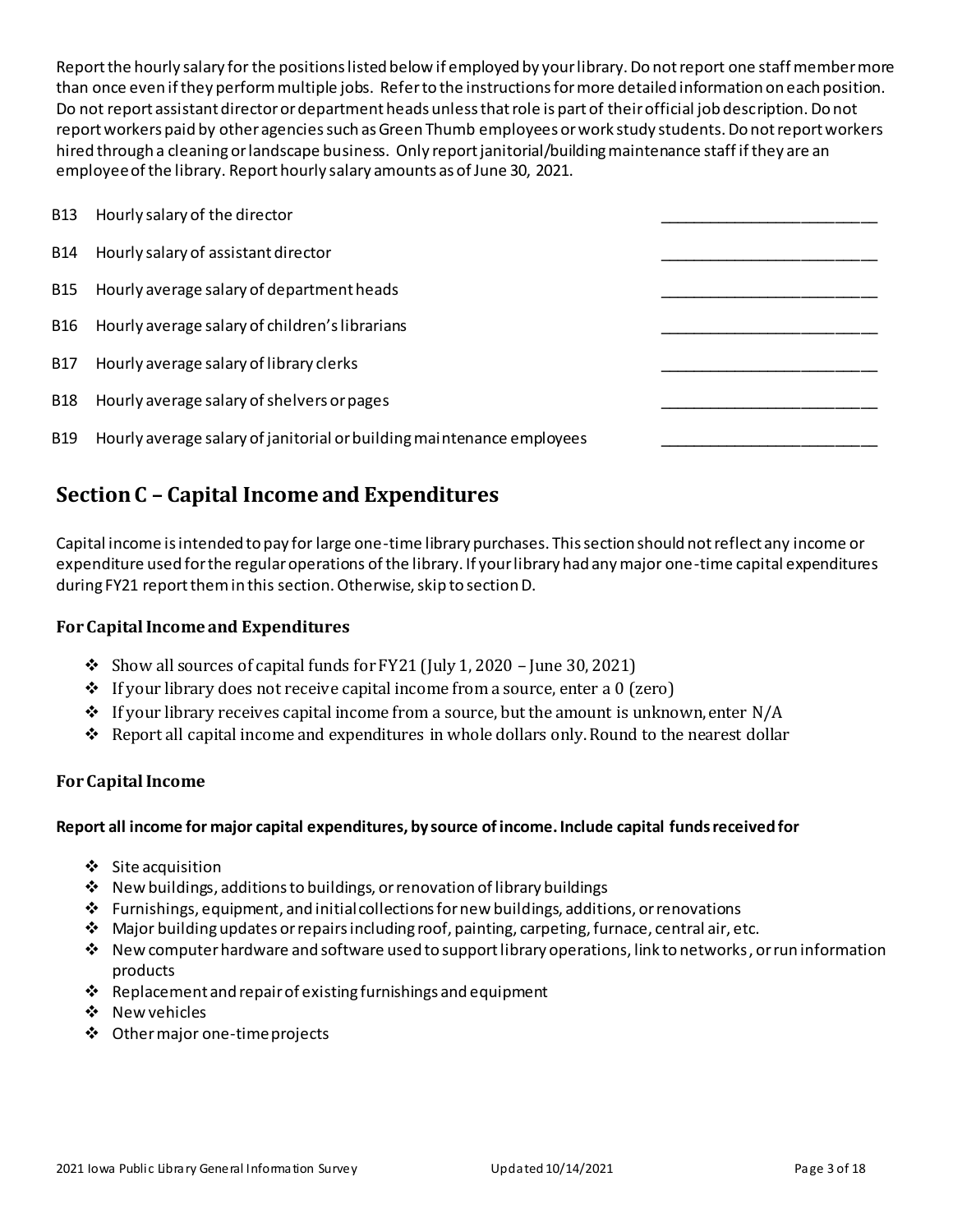#### **DO NOT REPORT CAPITAL INCOMEFOR**

- $\cdot \cdot$  Regular purchase of library materials Report in section D
- ❖ Payments for regular operating costs such as utilities, insurance, etc. –Report in section D
- ❖ Investments for capital appreciation
- ❖ Income passed through to another agency
- $\mathbf{\hat{P}}$  Funds unspent in the previous fiscal year (e.g., carryover)

### **Did your library have any major one-time capital projects in FY21?**

- **YES – Answer questions C01 - C06.**
- **NO – Skip to Section D.**

### **CAPITAL INCOME**

- C01 Capital funds from local government (city, county)
- C02 Capital funds from state sources
- C03 Capital funds from federal sources
- C04 Capital funds from private sources
- C05 **Total capital income**

### **CAPITAL EXPENDITURES**

C06 Total capital expenditures

## **Section D – Operating Income and Expenditures**

### **OPERATING INCOME**

Operating income covers the current and recurrent costs necessary to support the provision of library services. Report income used for operating expenditures by source. Include federal, state, local, and non-governmental income.

### **REPORT ALL SOURCES OF FUNDS FOR FY21 (JULY 1, 2020 – JUNE 30, 2021).**

- ❖ If your library does not receive operating income from a source enter a 0 (zero)
- $\diamond$  If your library receives operating income from a source, but the amount is unknown, enter N/A
- ❖ Report all income in whole dollars only. Round to the nearest dollar

### **DO NOT REPORT**

- $\clubsuit$  Income for capital expenditures as reported in Section C
- ❖ Contributions to endowments
- ❖ Income passed through to another agency
- ❖ Funds unspent in the previous fiscal year –carryover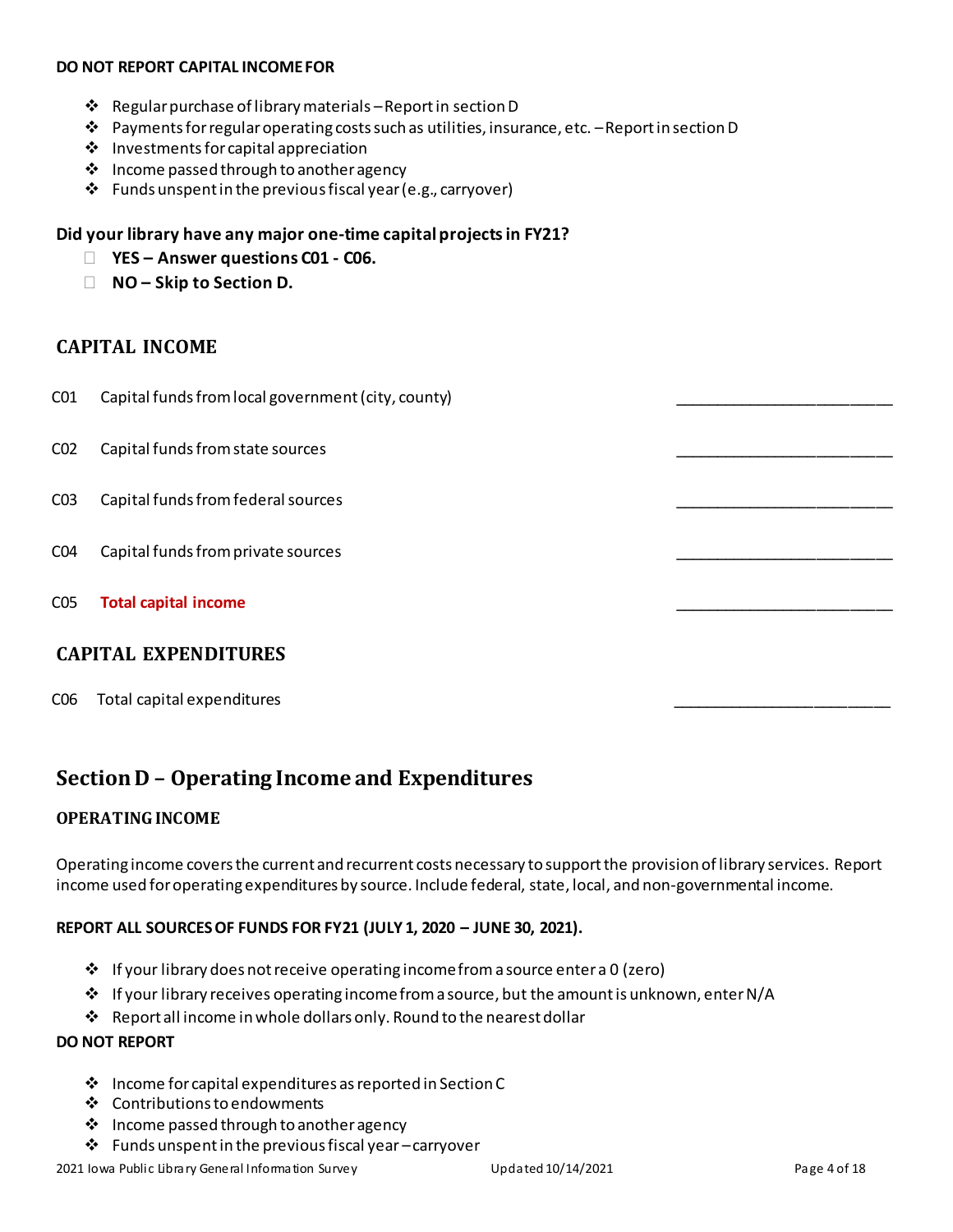- ❖ The value of any contributed or in-kind services
- ❖ The value of any non-monetary gifts and donations
- ❖ E-Rate discounts as income

### *Total Governmental Operating Income*

|                 | D01 City income received from the city's general fund (exclude income from special<br>levies)                                                                           |  |
|-----------------|-------------------------------------------------------------------------------------------------------------------------------------------------------------------------|--|
|                 | D02 City income received from special levies                                                                                                                            |  |
|                 | D03 County income received from all counties                                                                                                                            |  |
|                 | D04 Income received from contracting cities in Iowa. Do not report income from your<br>own city on this line.                                                           |  |
|                 | D05 Other governmental income received                                                                                                                                  |  |
|                 | D06 Total local government operating income received                                                                                                                    |  |
|                 | D07 State income received from the State Library of Iowa (Enrich Iowa --Direct State<br>Aid, Open Access, ILL Reimbursement) Prefilled and locked by the State Library. |  |
|                 | D08 Other income received from the State of Iowa                                                                                                                        |  |
|                 | D09 Total state government operating income received                                                                                                                    |  |
|                 | D10 Total federal government income received                                                                                                                            |  |
|                 | <b>Non-Governmental Operating Income</b>                                                                                                                                |  |
|                 | D11 Total non-governmental grants received                                                                                                                              |  |
| D <sub>12</sub> | Endowments and gifts received (only report if money was spent in FY21)                                                                                                  |  |
| D <sub>13</sub> | Fines and/or fees received                                                                                                                                              |  |
|                 | D14 Other income received                                                                                                                                               |  |
|                 | D15 Total non-governmental operating income received                                                                                                                    |  |
|                 | <b>Total Operating Income</b>                                                                                                                                           |  |
| D16             | <b>Total operating income received</b>                                                                                                                                  |  |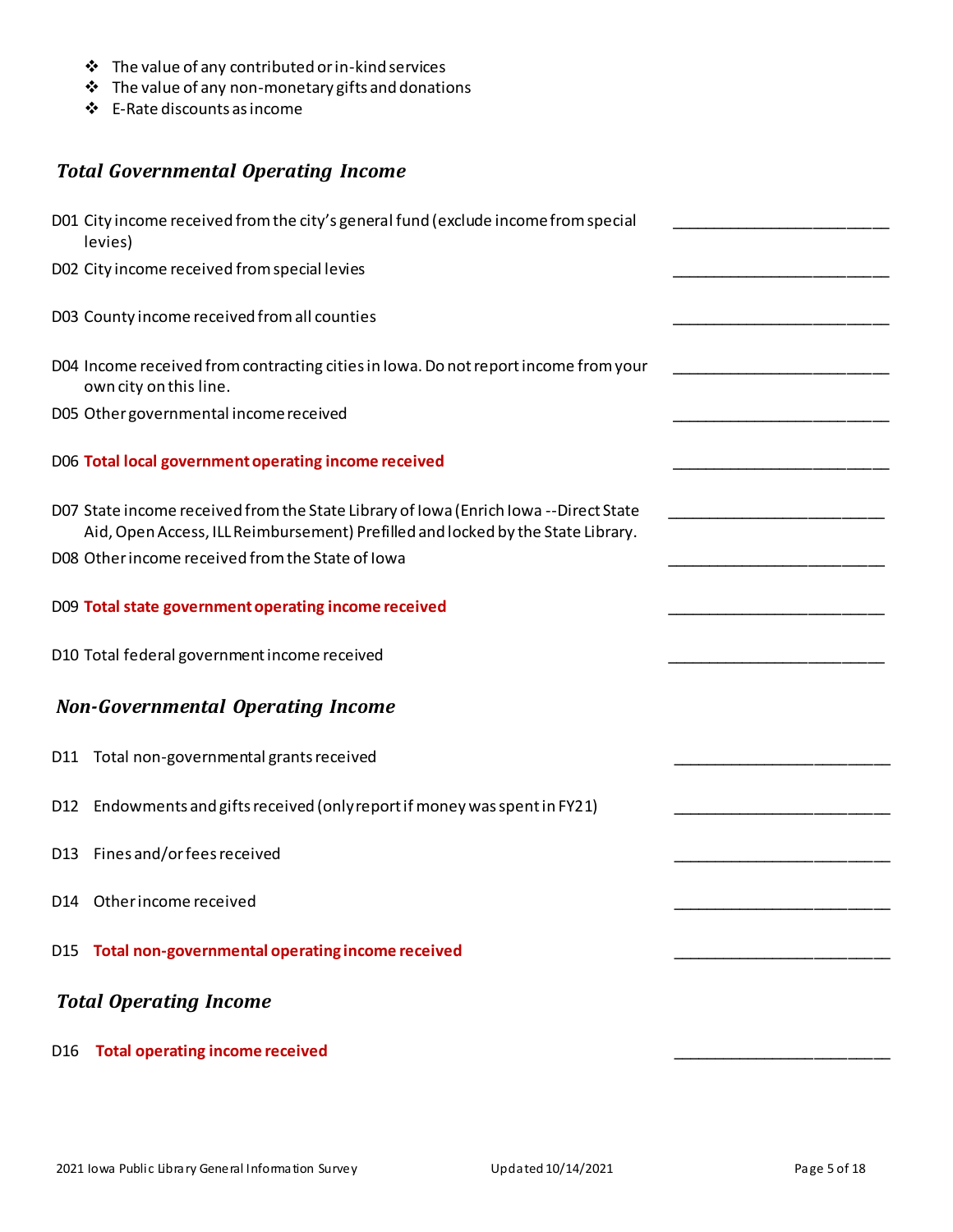# **Operating Expenditures**

Operating expenditures are the current and recurrent costs necessary to support the provision of library services. Significant costs, especially benefits and salaries, that are paid by other taxing agencies (government agencies with the authority to levy taxes) "on behalf of" the library may be included if the information is available. Only such funds that are supported by expenditure documents (such as invoices, contracts, payroll records, etc.) at the point of disbursement should be included.

### **REPORT ALL EXPENDITURES INCLUDING GRANTS AND COOPERATIVE ARRANGEMENTS.**

- ❖ If your library does not expend operating funds for an item, enter a 0 (zero)
- $\diamond$  If your library expends operating funds for an item, but the amount is unknown, enter N/A
- $\div$  To ensure accurate reporting, consult your business officer or city clerk regarding this section
- ❖ Report only money expended during FY21 (July 1, 2020 June 30, 2021), regardless of when the money may have been received
- ❖ Report all expenditures as whole dollars only. Round fractions to the nearest whole dollar

### **DO NOT REPORT**

- ❖ The value of free items
- ❖ Estimated costs
- ❖ Capital expenditures as reported in Section C
- ❖ E-Rate discounts as expenditures

| D17 Total salaries and wages expenditures (before deductions)                                                                                                                     |  |
|-----------------------------------------------------------------------------------------------------------------------------------------------------------------------------------|--|
| Total employee benefits expenditures (health insurance, Social Security tax,<br>retirement, etc.) This amount cannot be \$0. If you are unsure of benefits amount,<br>report N/A. |  |
| D19 Total staff expenditures                                                                                                                                                      |  |
| D20 Print physical collection expenditures                                                                                                                                        |  |
| D21 Audio physical collection expenditures -- All physical formats, including tape, CDs,<br>etc. Do not report downloadable expenditures on this line.                            |  |
| D22 Video physical collection expenditures -- All physical formats, including tape, Blu-<br>Ray, DVD, etc. Do not report downloadable expenditures on this line.                  |  |
| Other physical collection expenditures for any materials not listed above (puzzles, ___<br>art prints, puppets, cake pans, etc.)                                                  |  |
| D24 Total physical non-print collection expenditures                                                                                                                              |  |
| D25 Total physical collection expenditures                                                                                                                                        |  |
| Bridges e-book collection expenditures. Report Bridges e-book expenditures only.<br>Prefilled and locked by the State Library.                                                    |  |
|                                                                                                                                                                                   |  |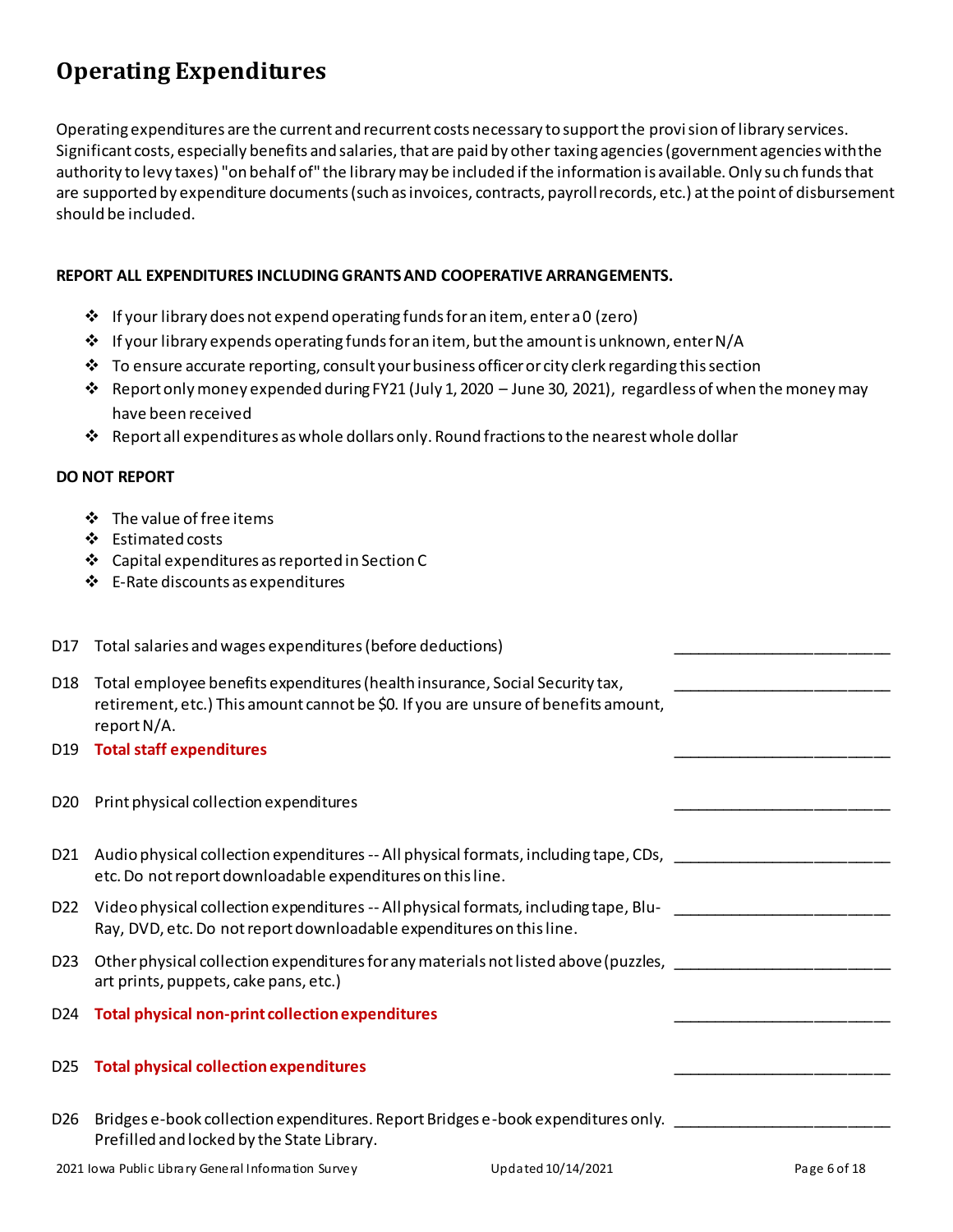| D <sub>27</sub> | All other e-book collection expenditures. Report Advantage e-book expenditures<br>on this line.                                                                                                                                                                                   |  |
|-----------------|-----------------------------------------------------------------------------------------------------------------------------------------------------------------------------------------------------------------------------------------------------------------------------------|--|
| D <sub>28</sub> | <b>Total e-book collection expenditures</b>                                                                                                                                                                                                                                       |  |
| D <sub>29</sub> | Bridges downloadable audio collection expenditures. Report Bridges expenditures [188] [188] [188] Bridges downloadable audio collection expenditures. [188] [188] [188] [188] [188] [188] [188] [188] [188] [188] [188] [188]<br>only. Prefilled and locked by the State Library. |  |
| D <sub>30</sub> | All other downloadable audio collection expenditures. Report Advantage<br>downloadable audio expenditures on this line.                                                                                                                                                           |  |
|                 | D31 Total downloadable audio collection expenditures                                                                                                                                                                                                                              |  |
| D32             | Bridges downloadable video collection expenditures. Report Bridges expenditures ____________________<br>only. Prefilled and locked by the State Library.                                                                                                                          |  |
| D <sub>33</sub> | All other downloadable video collection expenditures. Report Advantage<br>downloadable expenditures on this line.                                                                                                                                                                 |  |
| D34             | Total downloadable video collection expenditures                                                                                                                                                                                                                                  |  |
| D35             | Gale, Credo, Transparent Languages, and Bridges Magazine expenditures. Prefilled<br>and locked by the State Library.                                                                                                                                                              |  |
| D <sub>36</sub> | All other Electronic Information collection expenditures. Do not report<br>expenditures for products subsidized or managed by the State Library such as<br>Gale, Credo, Transparent Languages, or Bridges.                                                                        |  |
| D37             | <b>Total Electronic Information collection expenditures</b>                                                                                                                                                                                                                       |  |
| D38             | Total downloadable and Electronic Information collection expenditures                                                                                                                                                                                                             |  |
| D39             | <b>Total collection expenditures</b>                                                                                                                                                                                                                                              |  |
| D40             | All other operating expenditures (phone, lights, heating, cooling, Internet access,<br>insurance, etc.)                                                                                                                                                                           |  |
|                 | D41 Total of all operating expenditures                                                                                                                                                                                                                                           |  |

# **Section E - Library Collection**

- ➢ **NUMBER HELD AT START OF YEAR - The number of items owned by the library at the start of the fiscal year (July 1, 2020).**
- ➢ **NUMBER ADDED DURING FISCAL YEAR - The number of items added to the collection during the fiscal year whether through purchase or donation.**
- ➢ **WITHDRAWN DURING FISCAL YEAR - The number of itemsweeded, lost, or removed for any other reason during the fiscal year.**
- ➢ **NUMBER HELD AT END OF YEAR – The number of items owned by the library at the end of the fiscal year (June 30, 2021).**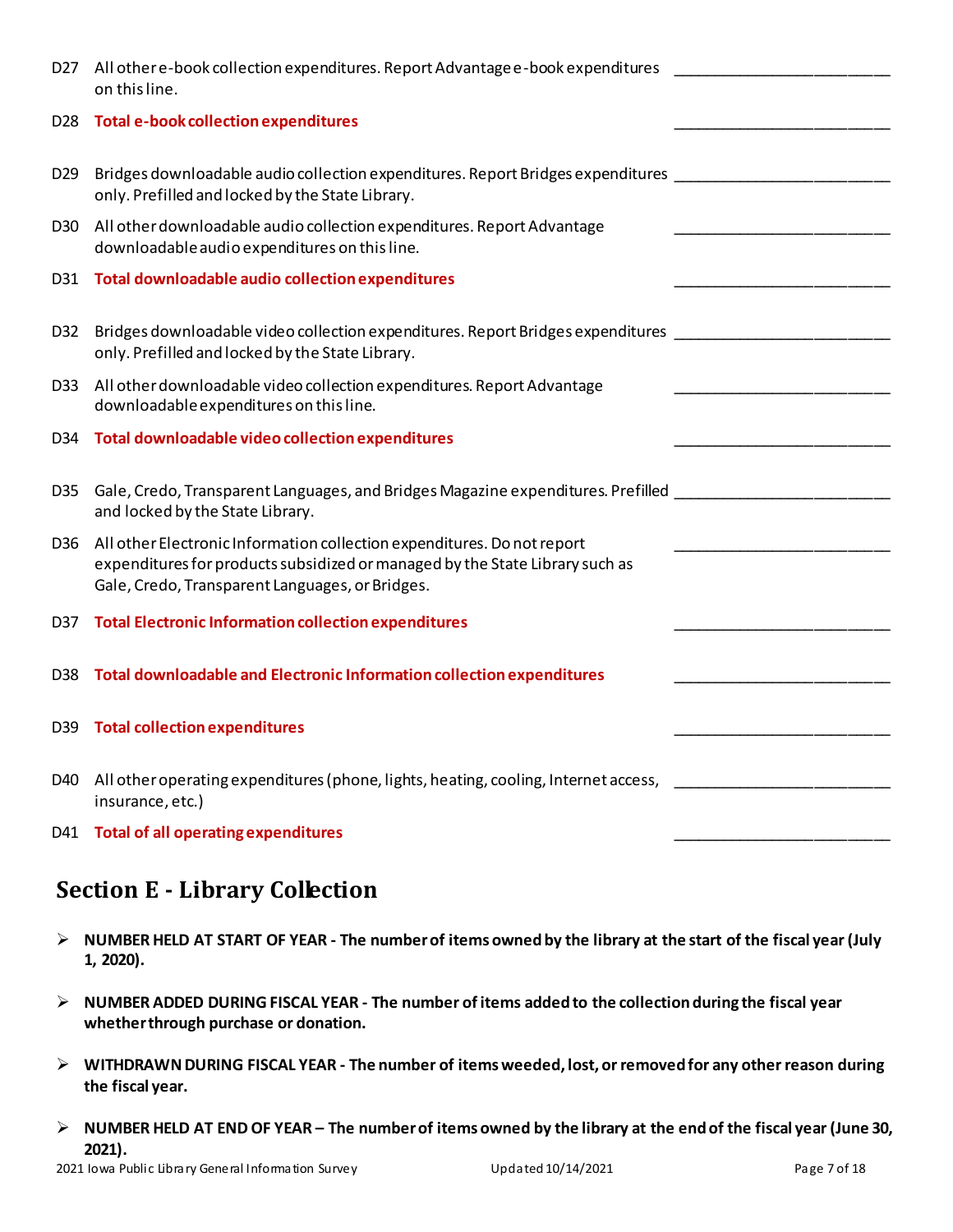| E01             | Printed books (# of items), held at start of year                                                                                               |
|-----------------|-------------------------------------------------------------------------------------------------------------------------------------------------|
| E02             | Printed books (# of items), added during year                                                                                                   |
| E03             | Printed books (# of items), withdrawn during year                                                                                               |
| E04             | Printed books (# of items), held at end of year                                                                                                 |
| E05             | Bridges e-books, held at end of year. Prefilled and locked by State Library.                                                                    |
| E06             | All other e-books held at end of year. Do not report Bridges or Freegal<br>downloads here. Include Advantage titles here.                       |
| E07             | Total e-books held at end of year                                                                                                               |
| E08             | Total books (print and e-books), held at end of year.                                                                                           |
| E09             | Audio materials (# of physical items), held at start of year                                                                                    |
| E10             | Audio materials (# of physical items), added during year                                                                                        |
| E11             | Audio materials (# of physical items), withdrawn during year                                                                                    |
| E12             | Audio materials (# of physical items), held at end of year                                                                                      |
| E13             | Bridges downloadable audio materials, held at end of year. Prefilled and<br>locked by State Library.                                            |
| E14             | All other downloadable audio materials, held at end of year. Do not report<br>Bridges or Freegal downloads here. Include Advantage titles here. |
| E15             | Total downloadable audio materials, held at end of year                                                                                         |
| E <sub>16</sub> | Total audio materials (physical and downloadable), held at end of year.                                                                         |
| E17             | Video materials (# of physical items), held at start of year                                                                                    |
| E <sub>18</sub> | Video materials (# of physical items), added during year                                                                                        |
| E <sub>19</sub> | Video materials (# of physical items), withdrawn during year                                                                                    |
| E20             | Video materials (# of physical items), held at end of year                                                                                      |
| E21             | Bridges downloadable video materials, held at end of year. Prefilled and<br>locked by the State Library.                                        |
| E22             | All other downloadable video materials, held at end of year. Do not report<br>Bridges or Freegal downloads here. Include Advantage titles here. |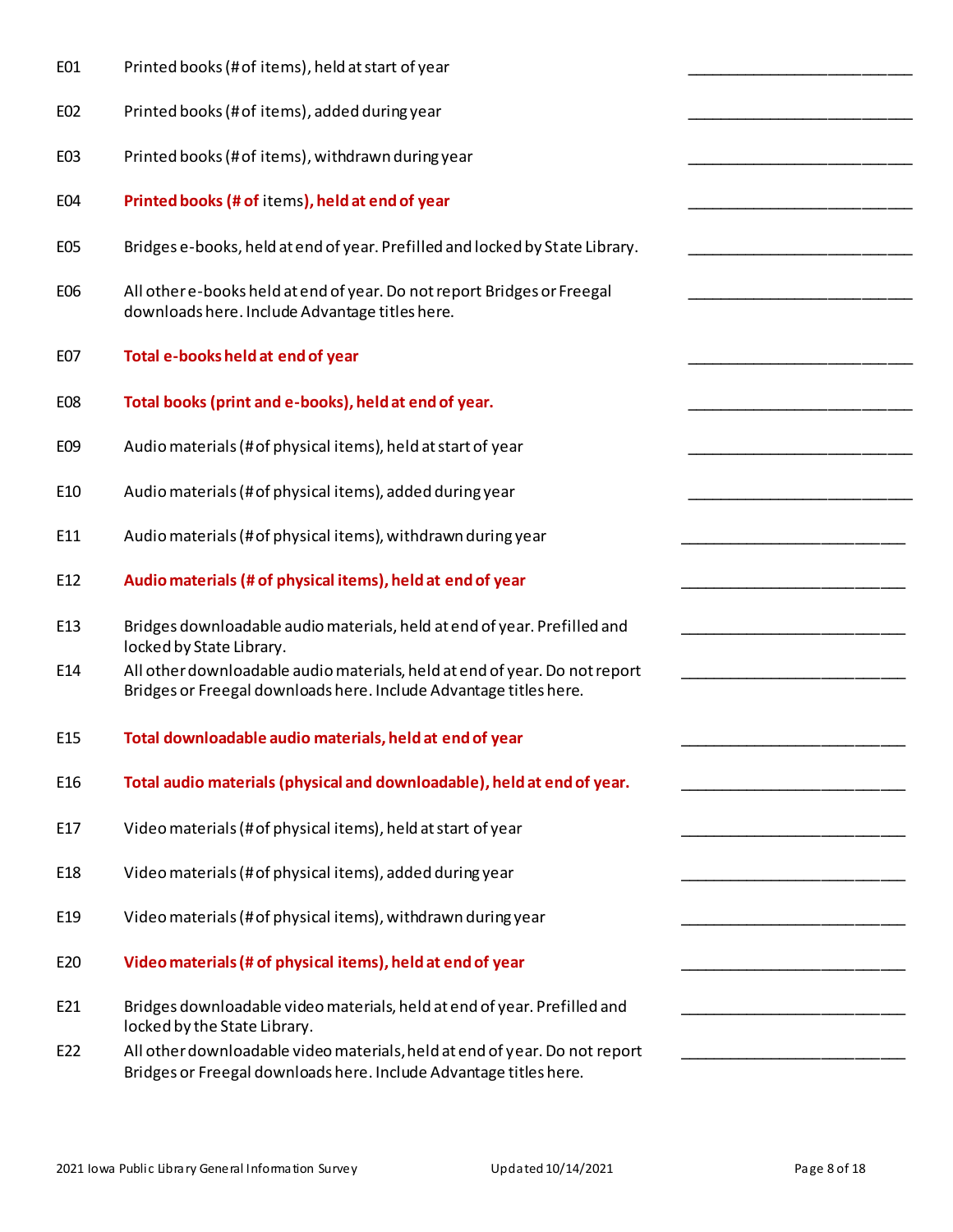| E23 | Total Downloadable video materials, held at end of year                |
|-----|------------------------------------------------------------------------|
| E24 | Total video materials (physical and downloadable), held at end of year |
| E25 | Other library materials (# of physical items), held at start of year   |
| E26 | Other library materials (# of physical items), added during year       |
| E27 | Other library materials (# of physical items), withdrawn during year   |
| E28 | Other library materials (# of physical items), held at end of year     |
| E29 | Total physical items, held at start of year                            |
| E30 | Total physical items, added during year                                |
| E31 | Total physical items, withdrawn during year                            |
| E32 | Total physical items, held at end of year                              |
| E33 | Total downloadable items, held at end of year                          |
| E34 | Total physical and downloadable items, held at end of year             |

### **Licensed Databases**

**Refer to the State Library of Iowa's website to determine how databases and other electronic resources are counted[. https://www.statelibraryofiowa.gov/index.php/libraries/search/survey/elecresfy21](https://www.statelibraryofiowa.gov/index.php/libraries/search/survey/elecresfy21)**

| E35 | Number of licensed databases funded locally or by other non-state funded<br>cooperative agreements (or consortia) within the state or region.                                                                                                                                                   |
|-----|-------------------------------------------------------------------------------------------------------------------------------------------------------------------------------------------------------------------------------------------------------------------------------------------------|
| E36 | Number of licensed databases funded by the state government or The State<br>Library of Iowa. Count Gale as 41, Credo Reference as 1, Chilton Library as 1,<br>Transparent Languages as 1, and Brainfuse as 1. Maximum amount for this line<br>is 45. Prefilled and locked by the State Library. |
|     |                                                                                                                                                                                                                                                                                                 |

E37 **Total licensed databases** \_\_\_\_\_\_\_\_\_\_\_\_\_\_\_\_\_\_\_\_\_\_\_\_\_\_\_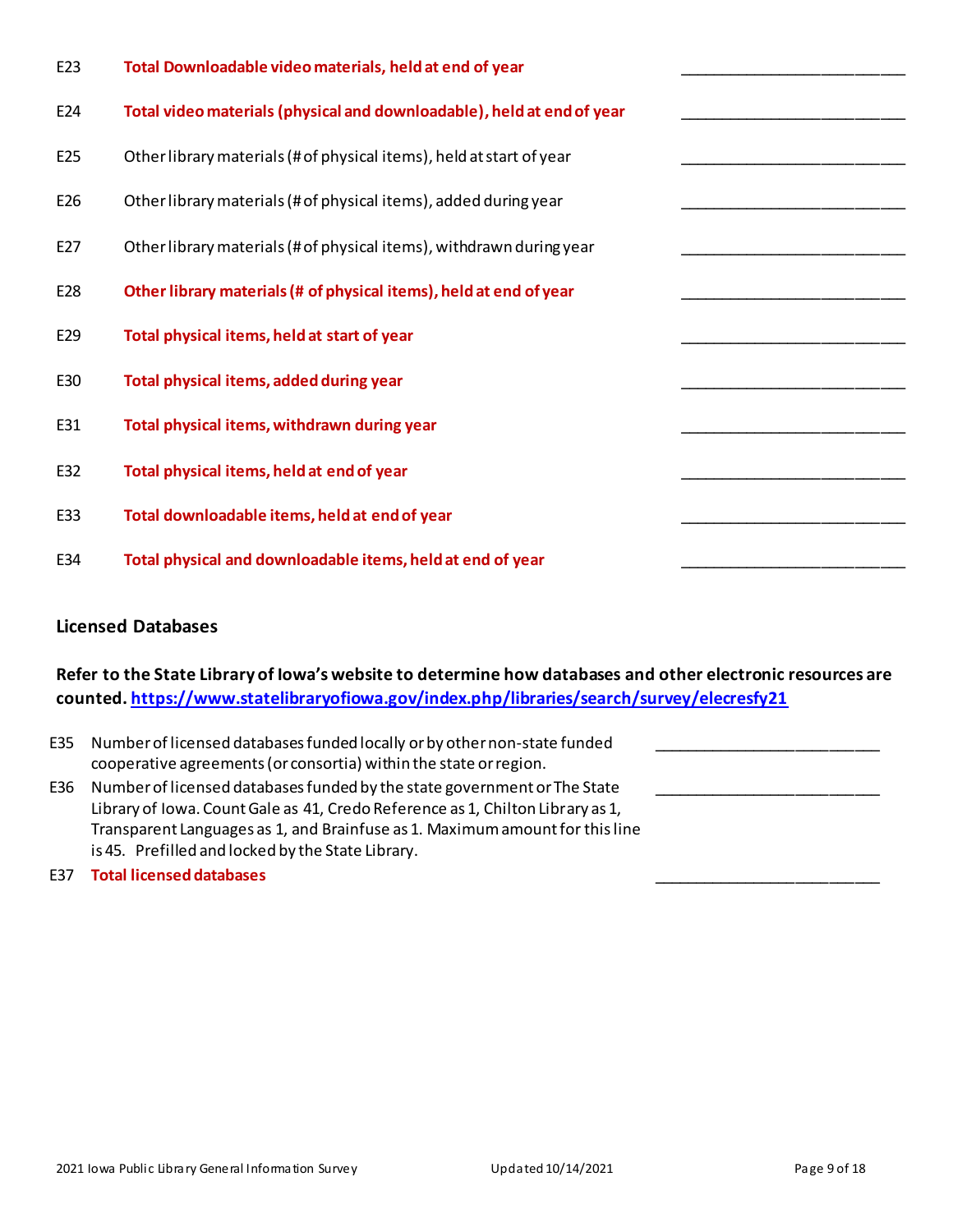## **Section F – Circulation**

**Report circulation for FY21 (July 1, 2020 to June 30, 2021). Circulation should only be counted for items checked out of the library's collection for use outside of the library, including renewals. DO NOT count automatic renewals as circulation. DO NOT count in-house use or computer use as circulation.** *COVID-19 note: make sure to report items checked out through curb-side service as circulation.*

### *Circulation Transactions of Physical Items*

| F01             | Adult books                                                                                                                                                                                                            |  |
|-----------------|------------------------------------------------------------------------------------------------------------------------------------------------------------------------------------------------------------------------|--|
| F <sub>02</sub> | Young adult books                                                                                                                                                                                                      |  |
| F03             | Children's books                                                                                                                                                                                                       |  |
| F04             | Video recordings (physical formats)                                                                                                                                                                                    |  |
| F05             | Audio recordings (physical formats)                                                                                                                                                                                    |  |
| F <sub>06</sub> | Serials (physical formats)                                                                                                                                                                                             |  |
| F07             | All other physical items (CD-ROM based products, puzzles, art prints, pamphlets, 1986) 1996. The manner of the<br>cake pans, puppets, wi-fi hotspots, tools, video games, etc.)                                        |  |
| F08             | <b>Total PHYSICAL circulation by material type</b>                                                                                                                                                                     |  |
| F10.            | Lines F09 and F10 should be reported as individual counts. They do not need to add up to a total. These<br>counts are part of the physical total as reported on line F08. Do not count electronic use for lines F09 or |  |
|                 | F09 Circulation of physical items to the rural population of your own county                                                                                                                                           |  |
|                 | F10 Total physical circulation of all materials cataloged as "children's"                                                                                                                                              |  |
|                 | <b>Use of Downloadable Material</b>                                                                                                                                                                                    |  |
|                 | F11 Bridges e-books, including use of Advantage titles. Prefilled and locked by the State ____<br>Library.                                                                                                             |  |
|                 | F12 All other e-books                                                                                                                                                                                                  |  |
|                 | F13 Total use of e-books                                                                                                                                                                                               |  |
|                 | F14 Bridges downloadable video recordings, including use of Advantage titles. Prefilled ______________________<br>and locked by the State Library                                                                      |  |
|                 | F15 All other downloadable video recordings - do not include Freegal or similar.                                                                                                                                       |  |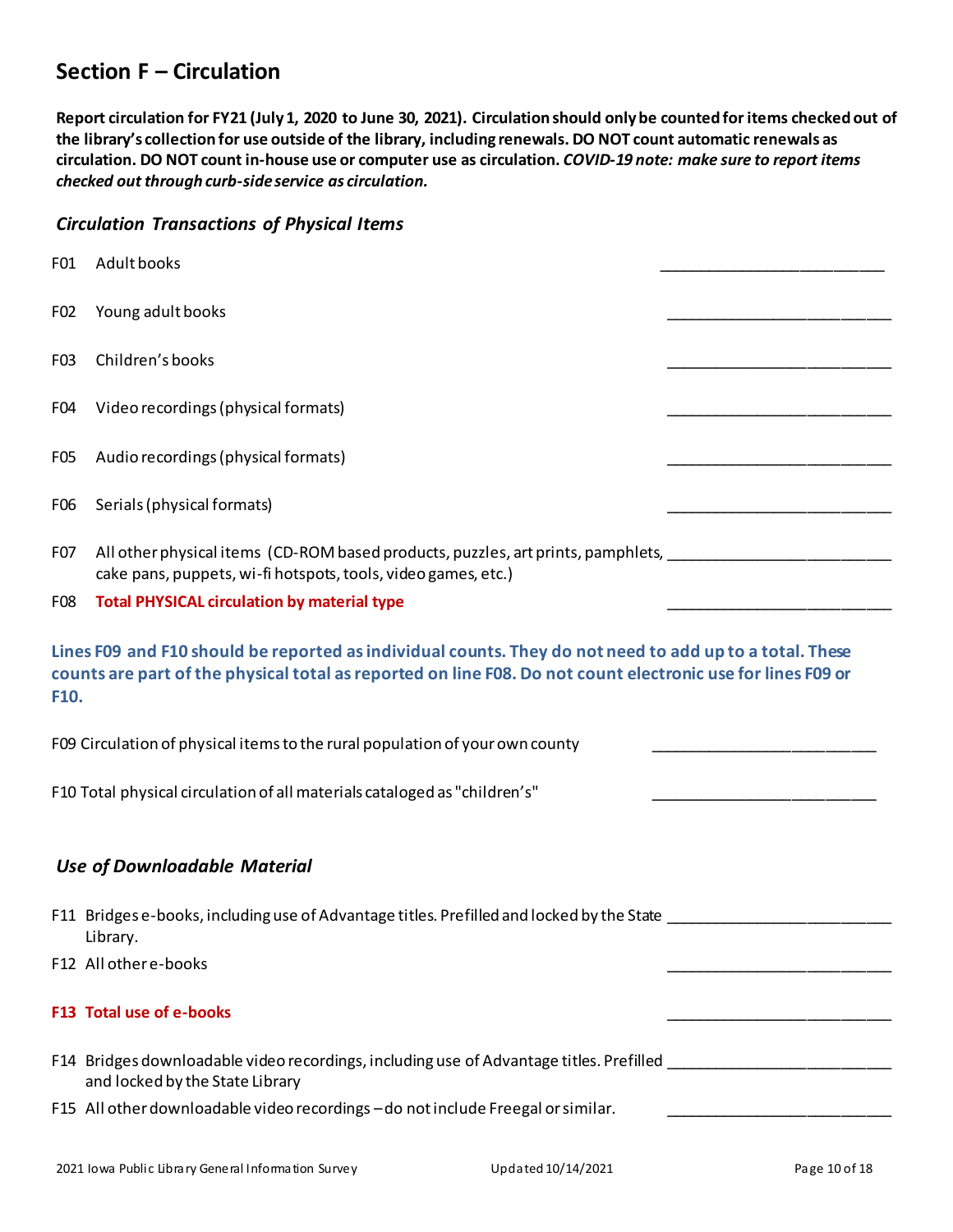#### F16 **Total use of downloadable video recordings**

|                                                                                                                                                     | F17 Bridges downloadable audio recordings, including use of Advantage titles. Prefilled  |  |
|-----------------------------------------------------------------------------------------------------------------------------------------------------|------------------------------------------------------------------------------------------|--|
| and locked by the State Library.                                                                                                                    |                                                                                          |  |
| F18 All other downloadable audio recordings -- do not include Freegal or similar.                                                                   |                                                                                          |  |
| F19 Total use of downloadable audio recordings                                                                                                      |                                                                                          |  |
| by the State Library.                                                                                                                               | F20 Bridges electronic serials - including use of Advantage titles. Prefilled and locked |  |
| F21 All other electronic serials - Include RB Digital or similar.                                                                                   |                                                                                          |  |
| F22 Total use of electronic serials                                                                                                                 |                                                                                          |  |
| F23 Total use of downloadable materials                                                                                                             |                                                                                          |  |
|                                                                                                                                                     |                                                                                          |  |
| <b>Successful Retrieval of Electronic Information (Database Use)</b>                                                                                |                                                                                          |  |
|                                                                                                                                                     |                                                                                          |  |
| F24 Successful retrieval of Electronic Information from Gale, Credo, Transparent<br>and locked by the State Library.                                | Languages and Brainfuse. This used to be called Licensed database use. Prefilled         |  |
|                                                                                                                                                     | F25 Successful retrieval of all other Electronic Information funded locally or by other  |  |
| hits, or online catalog use. This used to be called Licensed database use.                                                                          | non-state funded cooperative agreements. Do not count users, sessions, website           |  |
| F26 Total successful retrieval of Electronic Information.                                                                                           |                                                                                          |  |
|                                                                                                                                                     |                                                                                          |  |
| <b>Circulation and Use Totals</b>                                                                                                                   |                                                                                          |  |
| F27 Total Circulation of physical and downloadable materials (This is the same as<br>Total circulation by material type on previous year's surveys) |                                                                                          |  |
| F28 Total Electronic materials use (Total downloadable use plus Total successful                                                                    |                                                                                          |  |
| retrieval of Electronic Information)                                                                                                                |                                                                                          |  |
| F29 Total Collection use (Total circulation of physical and downloadable items plus                                                                 |                                                                                          |  |
|                                                                                                                                                     | successful retrieval of Electronic Information. This is not the total of F27 + F28)      |  |
|                                                                                                                                                     |                                                                                          |  |

### *Interlibrary Loan*

The State Library will automatically fill in data from the SILO ILL service. If your library only uses SILO for ILL, you can skip F30 to F35. Examples of other ILL services are OCLC or print forms.

F30 ILL Received from other libraries using the SILO ILL service. Prefilled and locked by \_\_\_\_\_\_\_\_\_\_\_\_\_\_\_\_\_\_\_\_\_\_\_\_\_\_the State Library.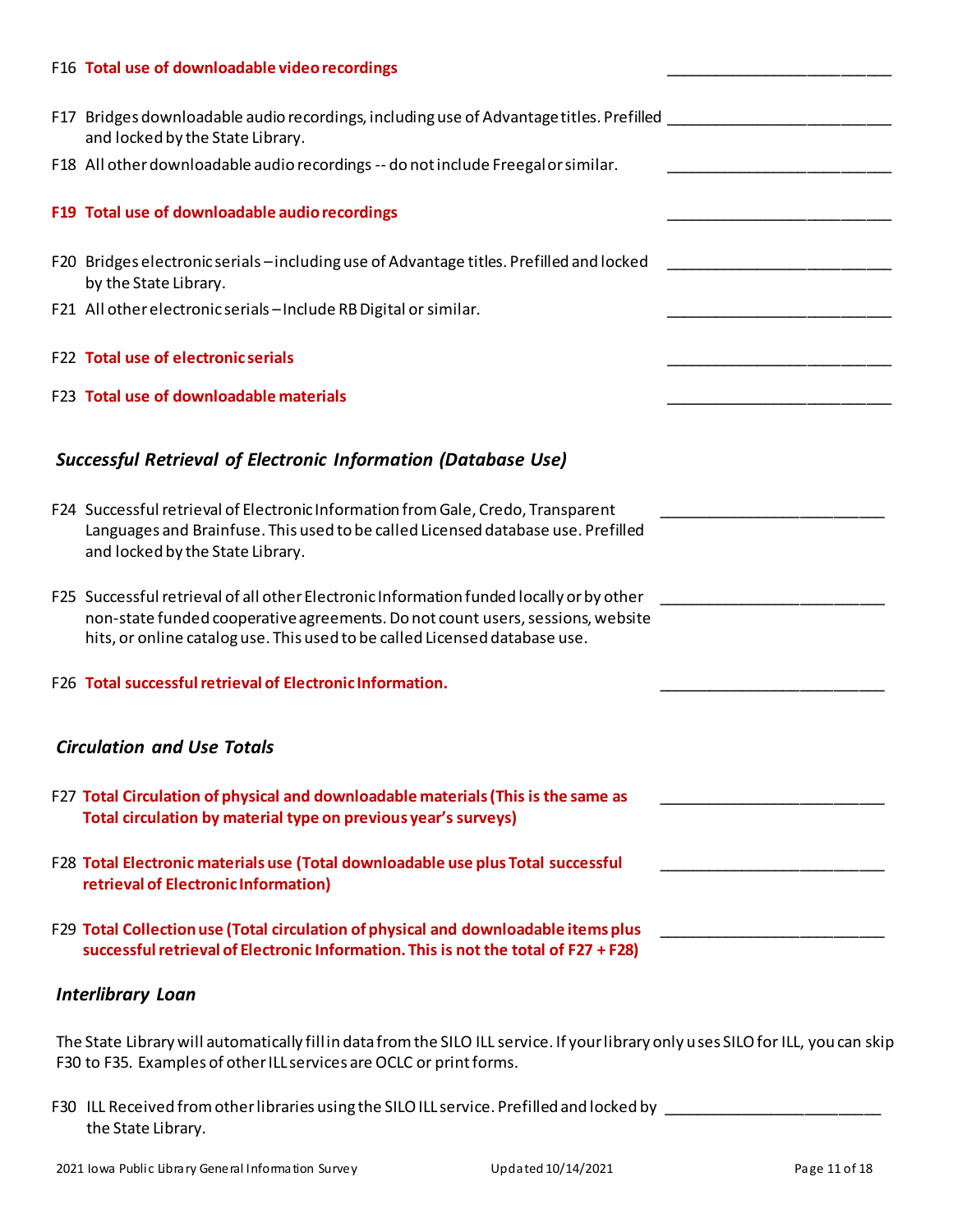|     | F31 ILL Received from other libraries using all other ILL services. Do not report SILO ILL<br>on this line.   |  |
|-----|---------------------------------------------------------------------------------------------------------------|--|
|     | F32 Total Interlibrary Loan received from other libraries                                                     |  |
|     | F33 ILL Provided to other libraries using the SILO ILL service. Prefilled and locked by<br>the State Library. |  |
|     | F34 ILL Provided to other libraries using all other ILL services. Do not report SILO ILL on<br>this line.     |  |
|     | F35 Total Interlibrary Loan provided to other libraries                                                       |  |
| F36 | Current total number of registered users as of June 30, 2021                                                  |  |

## **Section G – Program Attendance and Other Services**

### *Program Attendance*

- ➢ **When reporting the number of programs count the total number of events. A story time held once a week for a year is counted as 52, not as one.**
- ➢ **When reporting attendees count total number of attendees regardless of the age. A children's program attended by10 children and 10 adults is countedas 20, not as 10.**
- ➢ **Live, virtual programs are conducted via a Web conferencing or webinar platform during whicha library staff member (or other party sponsored by the library) is presenting to or interacting with an audience in real-time. These are considered programs for survey purposes and should be added into programming counts as indicated below.**
- ➢ **Recordings of program content include video or audio recordings created by a library staff person (or other party sponsored by the library) and posted to a video or audio hosting platform for the audience to view tor list to on-demand. Do not include promotional or marketing content. Recordings of program content are counted separately as indicated below.**
- ➢ **Programs designed for adults, families, cross generational, all-ages, etc. should be reported on lines G13TO G18**

| G01 | Total number of in-person library programs for children                  |  |
|-----|--------------------------------------------------------------------------|--|
| G02 | Total number of live virtual library programs for children               |  |
| G03 | Total number of library programs for children                            |  |
| G04 | Total number of people attending in-person library programs for children |  |
| G05 | Total number of people attending live virtual programs for children      |  |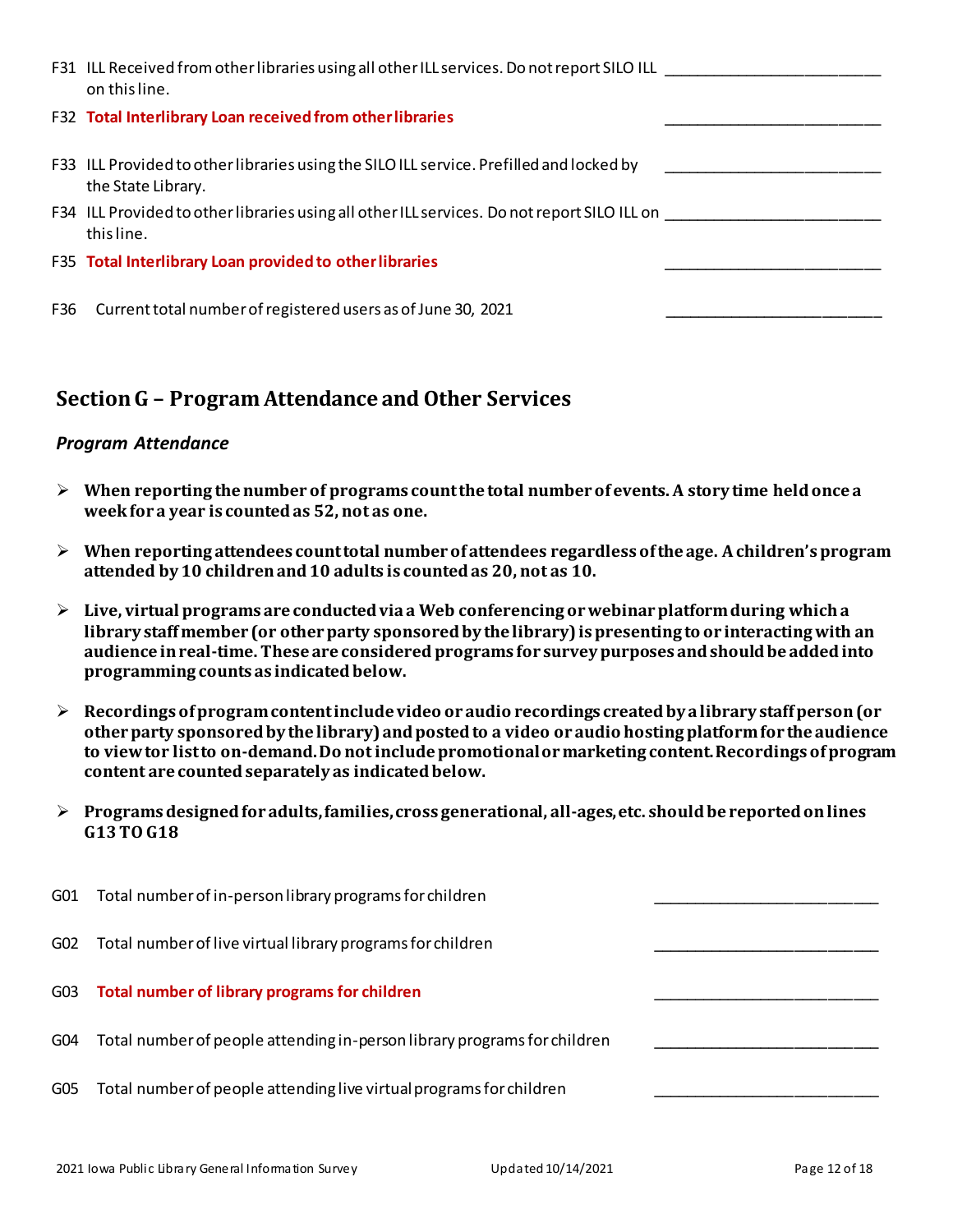| G06             | Total number of people attending library programs for children                                                               |  |
|-----------------|------------------------------------------------------------------------------------------------------------------------------|--|
| G <sub>07</sub> | Total number of in-person library programs for young adults                                                                  |  |
| G08             | Total number of live virtual programs for young adults                                                                       |  |
| G <sub>09</sub> | Total number of library programs for young adults                                                                            |  |
| G <sub>10</sub> | Total number of people attending in-person library programs for young adults                                                 |  |
| G11             | Total number of people attending live virtual programs for young adults                                                      |  |
| G <sub>12</sub> | Total number of people attending library programs for young adults                                                           |  |
| G13             | Total number of in-person library programs for adults, families, etc.                                                        |  |
| G14             | Total number of live virtual programs for adults, families, etc.                                                             |  |
| G <sub>15</sub> | Total number of library programs for adults, families, etc.                                                                  |  |
| G16             | Total number of people attending in-person library programs for adults, families,<br>etc.                                    |  |
| G17             | Total number of people attending live virtual programs for adults, families, etc.<br><u> 1989 - Johann Barbara, martin a</u> |  |
| G18             | Total number of people attending library programs for adults, families, etc.                                                 |  |
| G19             | <b>Total number of library programs</b>                                                                                      |  |
| G20             | Total number of people attending library programs                                                                            |  |
| G21             | Total number of program content recordings for children                                                                      |  |
| G22             | Total number of program content recordings for young adults                                                                  |  |
| G23             | Total number of program content recordings for adults, families, etc.                                                        |  |
| G24             | Total number of program content recordings                                                                                   |  |
| G25             | Total number of views of program content recordings for children                                                             |  |
| G26             | Total number of views of program content recordings for young adults                                                         |  |
| G27             | Total number of views of program content recordings for adults, families, etc.                                               |  |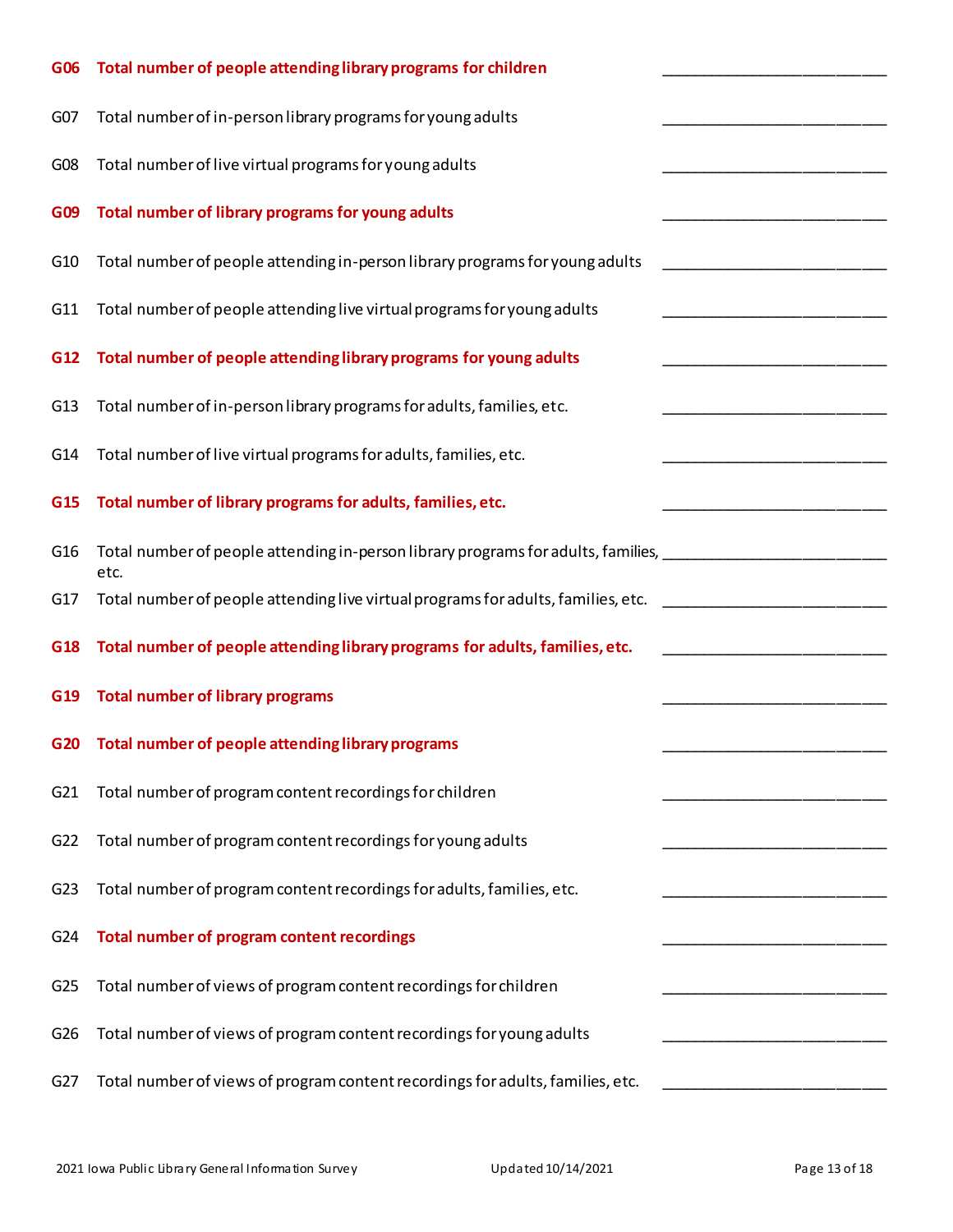### G28 **Total number of views of program content recordings** \_\_\_\_\_\_\_\_\_\_\_\_\_\_\_\_\_\_\_\_\_\_\_\_\_\_\_

### *Other Services*

|     | G29 Door count annually - do not count curbside delivery or other services provided<br>while the library is physically closed to the public as door count                                                                                                                                                                                                                                              |  |
|-----|--------------------------------------------------------------------------------------------------------------------------------------------------------------------------------------------------------------------------------------------------------------------------------------------------------------------------------------------------------------------------------------------------------|--|
| G30 | Is annual door count based on an annual count (i.e. with a door counter) or an<br>annual estimate based on a typical week or weeks? Choose one of the options<br>listed below. If unsure, leave blank and skip to G31.<br><b>Annual Count</b><br>$\Box$<br>Annual Estimate based on typical week(s)<br>$\Box$                                                                                          |  |
|     | G31 Total number of reference transactions annually                                                                                                                                                                                                                                                                                                                                                    |  |
|     | G32 Is number of annual reference transactions based on an annual count (i.e. year-<br>long tally marks) or an annual estimate based on a typical week or weeks?<br>Choose one of the options listed below - if unsure, leave blank and skip to G33:<br><b>Annual Count</b><br>$\Box$                                                                                                                  |  |
| G33 | Annual Estimate based on typical week(s)<br>$\Box$<br>Number of Internet computers for public use                                                                                                                                                                                                                                                                                                      |  |
|     | G34 Number of uses of public Internet computers ANNUALLY<br>(You may count a typical week and multiply by 52)                                                                                                                                                                                                                                                                                          |  |
| G35 | Is the number of uses of public Internet computers based on an annual count<br>(i.e. year-long tally marks) or an annual estimate based on a typical week or<br>weeks? Choose one of the options listed below. If unsure, leave blank and skip<br>to G36:<br><b>Annual Count</b><br>$\Box$                                                                                                             |  |
|     | Annual Estimate based on typical week(s)<br>$\Box$<br>G36 Number of wireless sessions annually -for libraries subscribing to the statewide<br>WhoFI service. Prefilled and locked by the State Library.                                                                                                                                                                                                |  |
|     | G37 Number of wireless sessions annually -for libraries without the statewide WhoFi<br>service.                                                                                                                                                                                                                                                                                                        |  |
|     | G38 Total number of wireless sessions annually                                                                                                                                                                                                                                                                                                                                                         |  |
|     | G39 Is number of wireless sessions based on an annual count (i.e. year-long tally<br>marks) or an annual estimate based on a typical week or weeks? Choose one of<br>the options listed below. Libraries that use WhoFi only should report as an<br>annual count. If unsure, leave blank and skip to G40: (NEW)<br><b>Annual Count</b><br>$\Box$<br>Annual Estimate based on typical week(s)<br>$\Box$ |  |
|     | G40 Website visits for libraries with a PLOW website annually. Prefilled and locked by __________<br>the State Library.                                                                                                                                                                                                                                                                                |  |
|     | G41 Website visits for all other libraries annually. Libraries unable to collect a count<br>of their website visits should report N/A. Libraries without websites should<br>report-3.                                                                                                                                                                                                                  |  |
|     | G42 Total website visits annually                                                                                                                                                                                                                                                                                                                                                                      |  |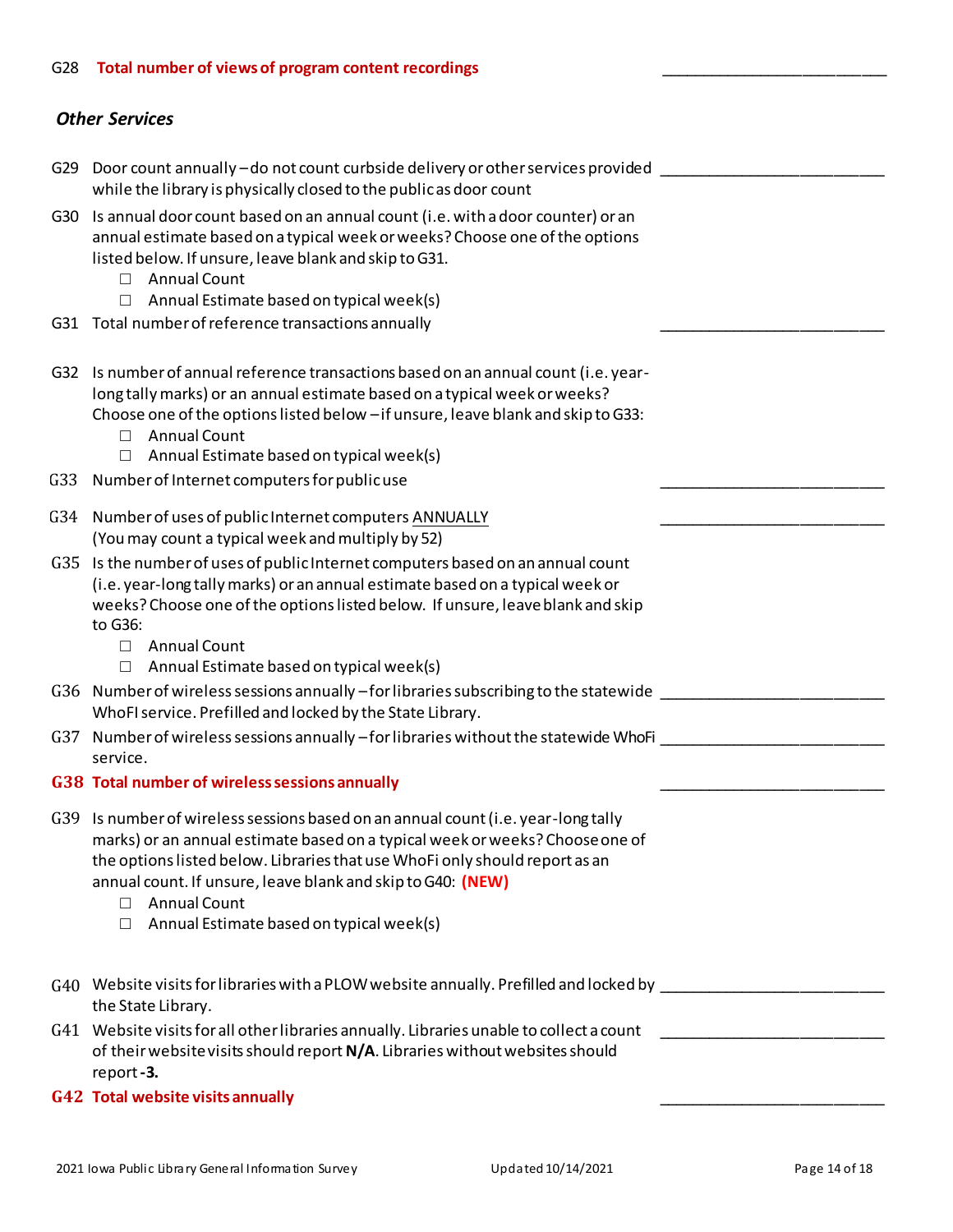# **Section H – Library Buildings – Hours and Square Footage**

**Make sure to consider closures due to COVID-19 when calculating number of hours and weeks open. For example, if your library is normally open for 52 weeks, but was closed for 20 weeks due to COVID-19, report 32 on line H02."**

| H01             | Total number of hours open to the public during FY21 (July 1, 2020 to June 30,<br>2021) at the main library only.                                                |  |
|-----------------|------------------------------------------------------------------------------------------------------------------------------------------------------------------|--|
| H <sub>02</sub> | Total number of weeks open to the public during FY21 (July 1, 2020 to June<br>30, 2021) at the main library only (round to the nearest whole number of<br>weeks) |  |
| H <sub>03</sub> | Square footage of the main library only. Prefilled and locked by the State<br>Library                                                                            |  |
| H <sub>04</sub> | Total number of weeks the main library was closed to the public during FY21<br>(July 1, 2020 to June 30, 2021) due to COVID-19                                   |  |
| H <sub>05</sub> | Total number of weeks the main library had limited occupancy during FY21<br>(July 1, 2020 to June 30, 2021) due to COVID-19                                      |  |

# **Section H Part 2 – Branches and Bookmobiles**

Enter information for each branch or bookmobile on separate lines. Click the "Add Group" button to report multiple branches or bookmobiles. Do not include information for your main library in this section – that is already covered by questions H01-H05.

**Make sure to consider closures due to COVID-19 when calculating the answers for H07 and H08. For example, if your branch or bookmobile is normally open for 40 weeks, but was closed for 10 weeks due to COVID-19, report 30 on line H08.**

**If the Branch or Bookmobile name, address, or phone number has changed since last year, contact Scott Dermont at [scott.dermont@iowa.gov](mailto:scott.dermont@iowa.gov) for corrections.**

**NOTE: Libraries without branches should skip questions H06 to H11 and leave them blank.**

| H06 Branch or bookmobile name.                                                                                               |  |
|------------------------------------------------------------------------------------------------------------------------------|--|
|                                                                                                                              |  |
| H07 Total number of hours open to the public during FY21 (July 1, 2020 to June 30,<br>2021) at the branch or bookmobile      |  |
| H08 Total number of weeks open to the public during FY21 (July 1, 2020 to June 30,<br>2021) at the branch or bookmobile      |  |
| H09 Square footage of branch library (do not report bookmobile square footage -<br>you may leave it blank or report an N/A)  |  |
| H10 Total number of weeks the branch was closed to the public during FY21 (July 1,<br>2020 to June 30, 2021) due to COVID-19 |  |
| H11 Total number of weeks the branch had limited occupancy during FY21 (July 1,<br>2020 to June 30, 2021) due to COVID-19    |  |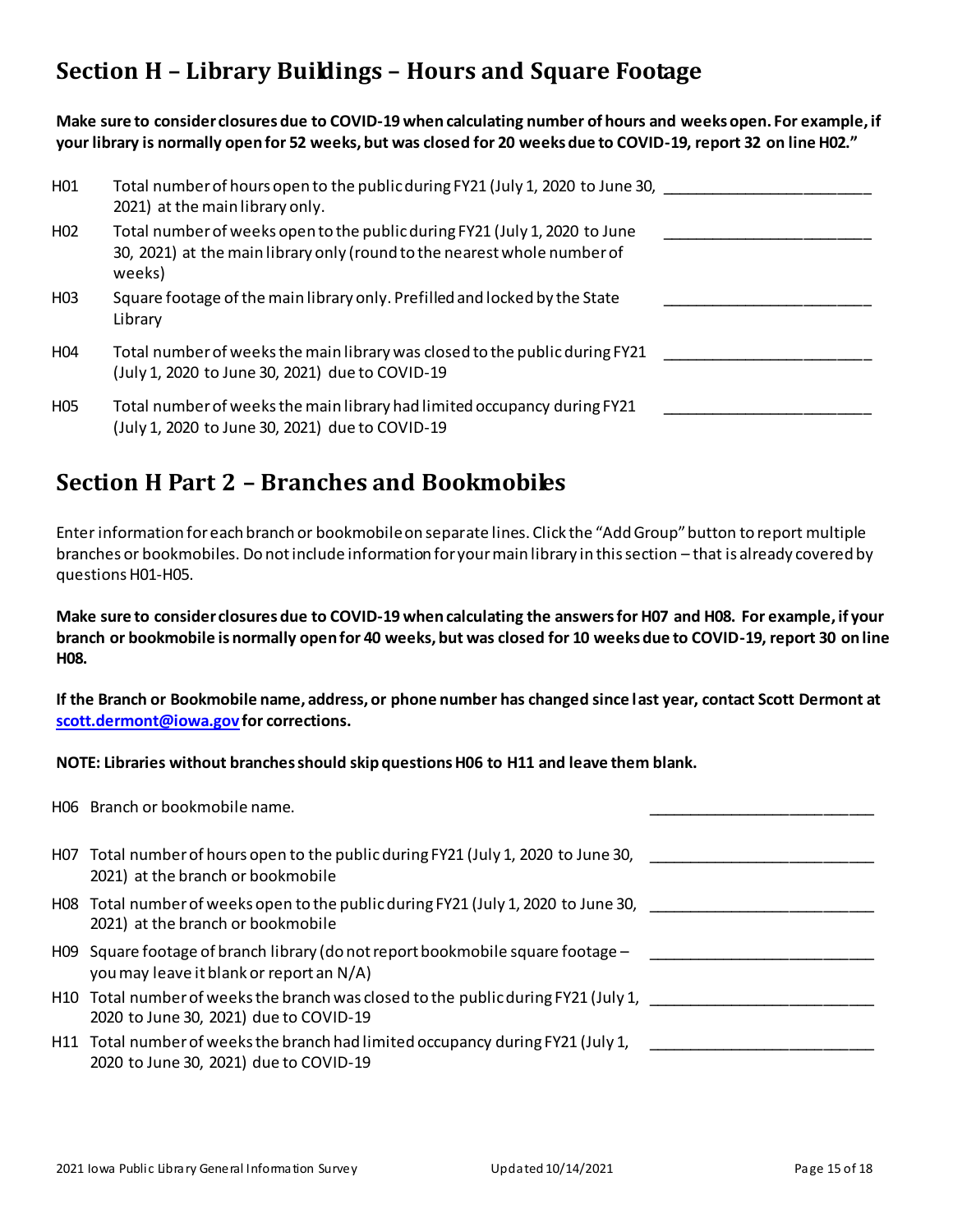# **Section H Totals**

| H12 Total number of hours open annually at the main library and all branches.<br>(Click the SAVE button to calculate the total.) |  |
|----------------------------------------------------------------------------------------------------------------------------------|--|
| H13 Total number of weeks open annually at the main library and all branches.<br>(Click the SAVE button to calculate the total.) |  |
| H14 Total square footage of main and all branch libraries (Click the SAVE button to<br>calculate the total.)                     |  |

# **Section I – COVID 19 related questions**

The following questions were added in the FY20 survey in order to assess the impact of the COVID-19 pandemic on library services. The impact extended into FY21, so we will continue with most of these questions this year. Answer Yes or No to the following questions if you know for sure that you provided the listed service or not. If you aren't sure, leave the question blank.

- IO1 Were any of the library's outlets physically closed to the public for any period of time due to the Coronavirus (COVID-19) pandemic? (YES/NO)
	- Hours open clarification: An outlet is considered physically closed when the public cannot access any library buildings or bookmobiles, regardless of staff access. A building can be physically closed but still offer virtual or "curbside" services outside the building.
		- **□** Yes
		- **□** No
- IO2 Did library staff continue to provide services to the public during any portion of the period when the building was physically closed to the public due to the Coronavirus (COVID-19) pandemic? (YES/NO)
	- Services to the public can include providing reference service, hosting virtual programming or recorded content, curbside delivery, etc. Staff can be located or home or in a closed library while providing these services.
		- **□** Yes
		- **□** No
- $103$  Did the library allow users to complete registration for library cards online without having to come to the library DURING the Coronavirus (COVID-19) pandemic? (YES/NO)
	- **□** Yes
	- **□** No
- I04 Did the library provide reference service via the Internet or telephone during the Coronavirus (COVID-19) pandemic? (YES/NO)
	- **□** Yes
	- **□** No
- IO5 Did the library provide 'outside' service for circulation of physical materials at one or more outlets during the Coronavirus (COVID-19) pandemic?" (YES/NO)
	- Includes any contactless or minimal contact provision of circulation items. Similar terms could include curbside, vestibule, or porch pickups, delivery (mail or drop-off), drive-thru, etc. NOTE: Circulation of these items should be reported as circulation in the appropriate category in section F.
		- **□** Yes
		- **□** No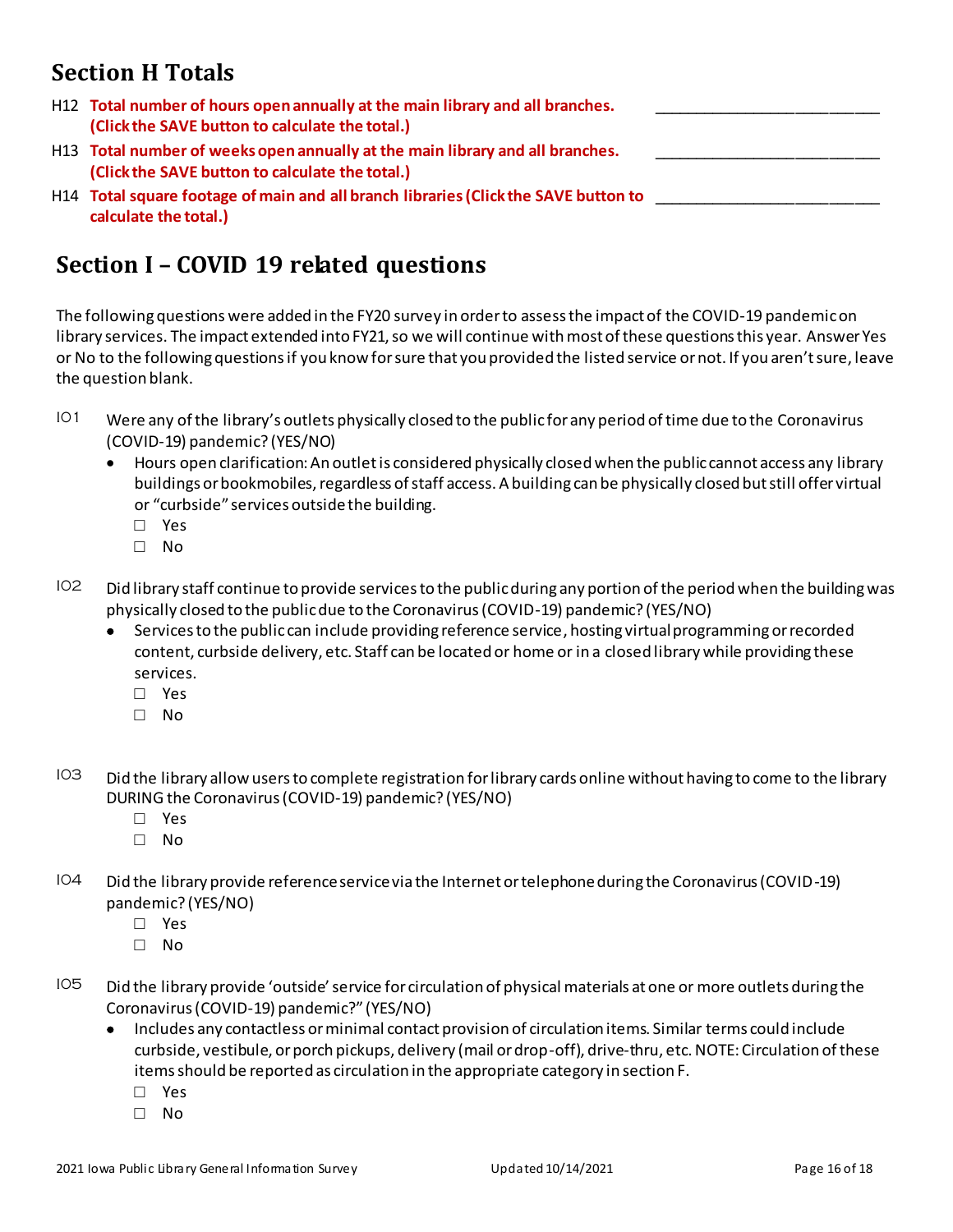- I06 Did the library intentionally provide access to Wi-Fi Internet access to users outside the building at one or more outlets DURING the Coronavirus (COVID-19) pandemic? (YES/NO)
	- **□** Yes
	- No
- I07 Did the library increase access to WI-FI Internet access to users outside the building at one or more outlets during the Coronavirus (COVID-19) pandemic? (YES/NO)
	- **□** Yes
	- No
- IO8 Did library staff work for other government agencies or nonprofit organizations instead of, or in addition to, their normal duties during the Coronavirus (COVID-19) pandemic? (YES/NO)
	- NOTE: Include reassignments to other government agencies (e.g., to provide unemployment claims), as well as other activities such as the use of library staff to distribute school lunches and other materials. Volunteering during work hours would count, but volunteering off hours would not.
		- **□** Yes
		- **□** No
- I09 Does the library check out WIFI hotspots for use outside the library? (YES/NO)
	- **□** Yes
	- **□** No



*This publication is supported by the Institute of Museum and Library Services under the provisions of the Library Services and Technology Act as administered by the State Library of Iowa.*